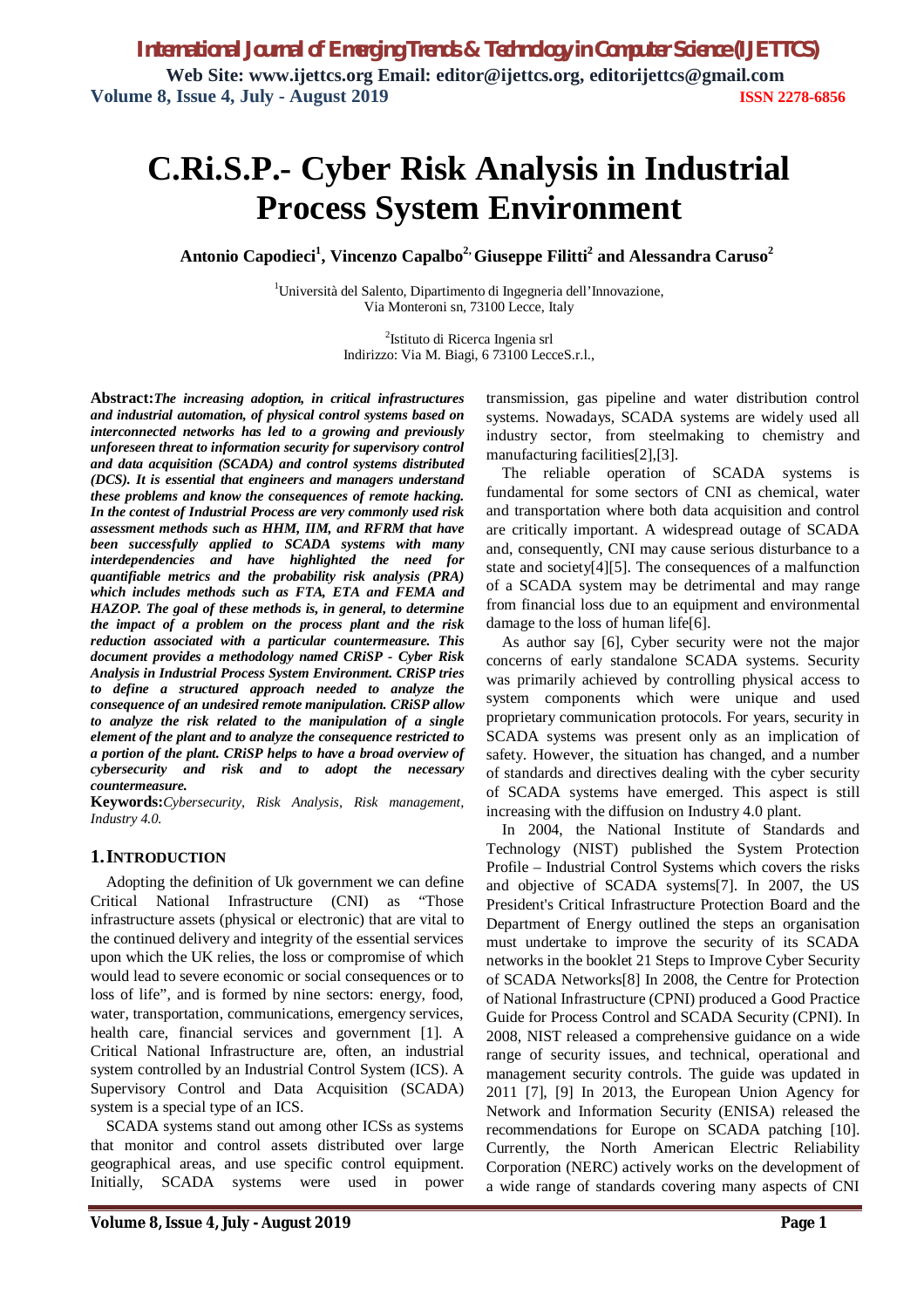## *International Journal of Emerging Trends & Technology in Computer Science (IJETTCS)* **Web Site: www.ijettcs.org Email: editor@ijettcs.org, editorijettcs@gmail.com Volume 8, Issue 4, July - August 2019 ISSN 2278-6856**

#### cyber security [11].

More extensive overviews of SCADA-related security standards and initiatives are provided in[3]Igure et al. (2006) and [12].

Industry 4.0 is a term often used to refer to the developmental process in the management of manufacturing and chain production. The term also refers to the fourth industrial revolution.

The term Industry 4.0 was first publicly introduced in 2011 as "Industrie 4.0" by a group of representatives from different fields (such as business, politics, and academia) under an initiative to enhance the German competitiveness in the manufacturing industry. The German federal government adopted the idea in its High-Tech Strategy for 2020. Subsequently, a Working Group was formed to further advise on the implementation of Industry 4.0.

In 2003, they developed and published their first set of recommendations. Their vision entailed that these "Cyber-Physical Systems comprise smart machines, storage systems and production facilities capable of autonomously exchanging information, triggering actions and controlling each other independently. This facilitates fundamental improvements to the industrial processes involved in manufacturing, engineering, material usage and supply chain and life cycle management."

In this context SCADA systems are highly sophisticated, complex and based on advanced technology systems. SCADA systems are exposed to a wide range of cyber threats also because of the standardization of communication protocols and hardware components, growing interconnectivity and legacy.

In the past we have seen a series of cyber-attacks on CNI and SCADA. The first recorded cyber-attack, 1982, on CNI took place at the Trans-Siberian pipeline and resulted in an explosion visible from space[13].

In the last two decade there was a number of cyberattacks on SCADA systems and ICS. In 2003, a slammer worm penetrated a network at the Davies-Besse nuclear plant in Ohio[5], [6] and a computer virus named Sobig shut down train signaling systems in Florida[13]. In 2006, a hacker penetrated the operation system of a water treatment facility in Harrisburg, USA[5], [6] and the Browns Ferry nuclear plant in Alabama was manually shut due to the overload of network traffic[12].

In 2007, a dismissed employee installed unauthorized software on the SCADA system of the Tehama Colusa Canal Authority [13]. In 2010, the Stuxnet computer worm struck the Iranian nuclear facility causing the failure of almost one-fifth of all centrifuges [13]. Stuxnet was a game-changer, it attracted the world's attention to cyber threats to CNI by drawing a vivid and horrifying picture of the consequences of a cyber-attack on CNI. In 2011, five global energy and oil firms were targeted by a combination of attacks including social engineering, trojans and Windows-based exploits[13]. In 2012, a malware named Flame was discovered to have been operating in many sites in the Middle East and North Africa for at least two years [13]. A larger number of cyber-attacks on CNI is listed and analyzed in [13] and [12].

The number of SCADA-related incidents also steadily grows. In 2010, the Repository of Industrial Security Incidents (RISI) had 161 incidents listed with about 10 new incidents being added each quarter. In 2013, the RISI database contained already 240 incidents recorded between 2001 and the end of 2012. Additionally, an extensive study,[4], of the current cyber security state of SCADA systems based on a set of interviews with a large number of experts confirmed that cyber threats in SCADA systems are escalating, they are "real and expanding".

As a consequence of what was said before we can state that risk analysis is fundamental in a modern management of SCADA systems. Risk analysis is an important part of the best practice risk management in ICS and SCADA systems[14], [15]. Risk assessment answers the following three questions [16]:

- What can go wrong?
- What is the likelihood that it would go wrong?
- What are the consequences?

A range of standards and normative documents attending to risk management and risk assessment has been devised over the years for IT systems. ISO 31000:2009 (ISO, 2009) outlines generic, non-industry-specific guidelines on risk management. NIST SP 800-30 contains a guide on risk management for IT systems. NIST 800-37 provides a risk management framework for federal information systems. ISO/IEC 27005:2011[17] is a standard for information security risk management.

A range of general IT risk assessment methodologies is used in industry: Operationally Critical Threat and Vulnerability Evaluation (OCTAVE)[18], Central Computer and Telecommunications Agency Risk Analysis and Management Method (CRAMM) [19], Consultative, Objective and Bi-functional Risk Analysis (COBRA) (RiskWorld) and CORAS [20], a model-based risk assessment methodology for security-critical systems. Also there is a broad range of academic proposals such as for example Information Security Risk Analysis Method (ISRAM) [21]; COst estimation, Benchmarking, and Risk Assessment (COBRA) [22] andBusiness Process: Information Risk Management (BPIRM) methodology [23].

While a large number of IT risk assessment methodologies exists, the specifics of SCADA systems as opposed to IT systems, often prevent the straight forward application of risk assessment methods designed for corporate IT systems to SCADA systems.

An IT risk assessment method must be adjusted to fit the context of SCADA systems.

Risk is[16]: $R = \{s_i, p_i, x_i\}, i = 1, 2, 3, ..., N$ 

- Where:
	- $R risk$ ;
	- $\{\}$  must be interpreted as a "set of";
	- s a scenario (undesirable event) description;
		- p the probability of a scenario;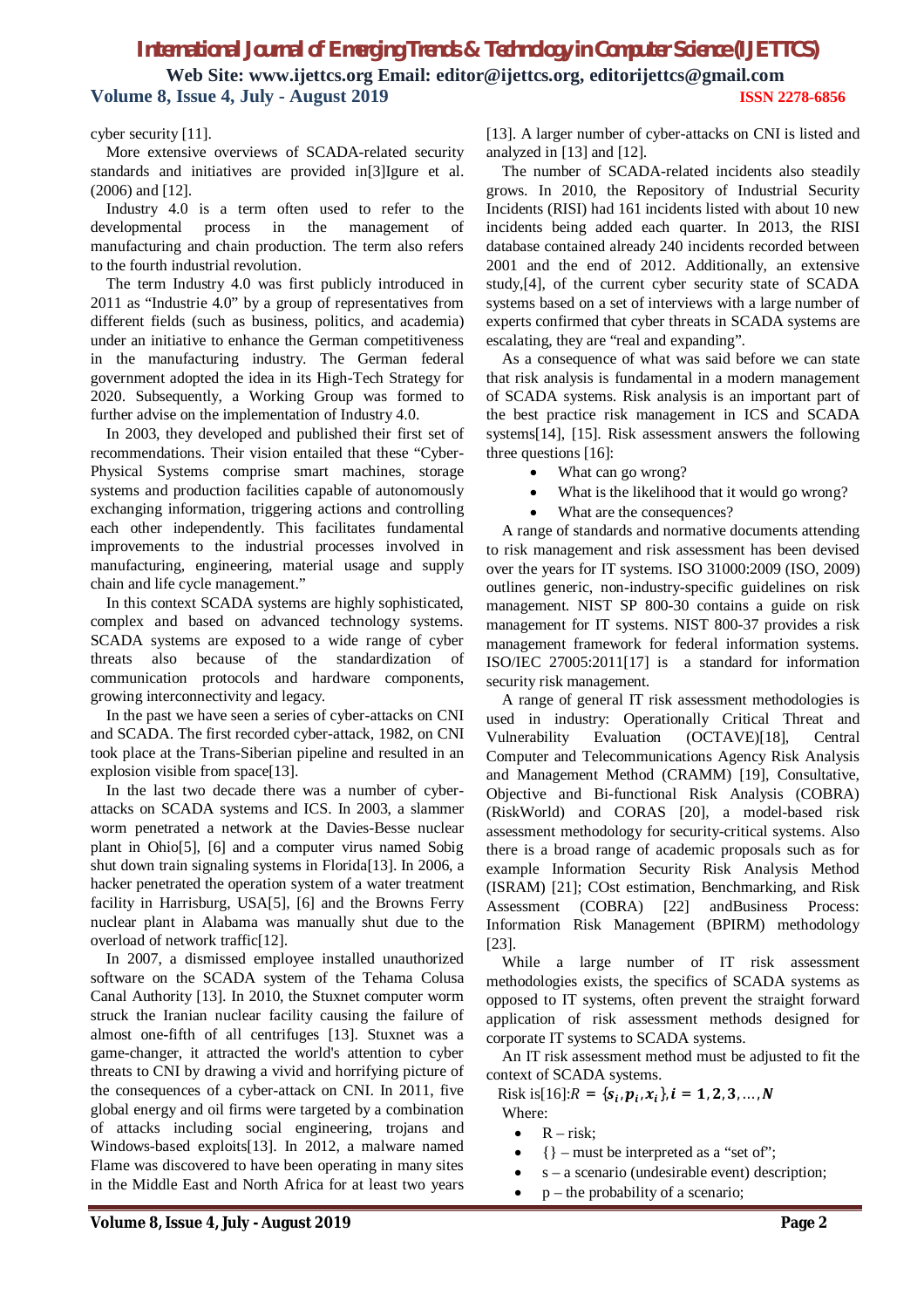**Web Site: www.ijettcs.org Email: editor@ijettcs.org, editorijettcs@gmail.com Volume 8, Issue 4, July - August 2019 ISSN 2278-6856**

- $x -$  the measure of consequences or damage caused by a scenario; and
- $\bullet$  N the number of possible scenarios that may cause damage to a system.

A system, risk "is a function of the likelihood of a given threat source exploiting a potential vulnerability and the resulting impact of a successful exploitation of the vulnerability"[9].

Risk assessment in SCADA systems shall help to define the priority the components of a system in terms of their importance to the successful operation of the system or in terms of their level of vulnerability to an attack.

The aim of this paper is to define e methodology of risk assessment shall assist the managers and engineers of SCADA systems with the development of adequate security policies, with the design of secure system and with the rational allocation of often scarce resources.

#### **2.STATE OF ART**

Several relevant literature reviews exist. Reviews covering SCADA security and cyber security issues are presented inCheminod[3], [4], [12], [14]et al, 2013, twentyone risk assessment methodologies for CNI proposed by various commercial and organizations are surveyed in [24], but does not concentrate on SCADA systems. We can found a brief description of several risk assessment methodologies for the oil and gas sector is outlined[25]. An extensive overview of risk assessment methodologies is contained in [26]but only two methods are examined in detail. Authors in [27], provides the most comprehensive and detailed overview of cyber security risk assessment methods applied in the context of SCADA systems.

OCTAVE (Operationally Critical Threat, Asset, and Vulnerability Evaluation). [18], is a framework for identifying and managing information security risks developed at Carnegie Mellon University's CERT Coordination Center.

CORAS[20] is a toolsupported by methodology such as fault tree analysis (FTA) and failure mode effect criticality analysis (FMECA).

Several different aspects define the research related to risk assessment. Risk assessment is a multiphase process: it starts with risk identification, proceeds to risk analysis, follows with risk evaluation and ranking, and ends with the management and treatment phases.

Researchers at Georgia Institute of Technology [28] present a qualitative, but very systematic approach to overall risk assessment for information systems.

A number of modeling and simulation approaches under development at Sandia National Laboratories directly address interdependencies and offer insight into the operational and behavioral characteristics of critical infrastructures.[18].

The most comprehensive risk identification methodology to address interdependencies is hierarchical holographic modeling (HHM), [29], [30]. Authors described HHM as a method that "can identify all conceivable sources of risk to

SCADA systems and to the utilities and infrastructure that uses them" [67]. This method has been used to identify sources of risk to SCADA systems in the railroad sector<sup>[31]</sup>.

Crowther et al.[32] applied the methods of HHM, to manage risk of terrorism to Virginia's interdependent transportation system; authors developed a tool for assessing the consequences of a failure in the transportation infrastructure.

A generally accepted definition of probabilistic risk assessment (PRA) is a systematic and comprehensive methodology to evaluate risks associated with a complex engineered technological entity.

Risk is characterized by the severity of an adverse consequence that can result from an action. In probabilistic risk assessment, consequences are expressed numerically and their occurrence are expressed as probabilities. Determining risk is generally accepted as answering the three questions [16]:

- What can go wrong?
- How likely is it?
- What are the consequences?

In PRA, these are answered by developing a set of scenarios, the evaluating the probability of these scenarios, and then estimating their consequences[33]. PRA quantifies metrics, such as the probability of the top event. Determination of needed basic event probabilities is the most difficult task in applying this technique and can limit the effectiveness of PRA. Many references explain all aspects of PRA[34], [33].

Failure mode effect analysis (FMEA and FMECA) are Inductive approaches, and begin with an initiating event, then induce the end effects [78]. It is important to note that these methods analyze single component faults and their system effects and do not consider combinations of faults. Walker [80], makes a strong case for using FMEA in the early design phase of all engineering projects to determine the project's technical risk.

A deductive failure-based approach is Fault tree analysis (FTA), [24], [35]FTA starts with an undesired event, and then deduces event causes using a systematic backward reasoning process. The qualitative results obtained from FTA are "minimal cut sets", the smallest combination of basic events that result in the top event (fault). Each minimal cut set is a combination of basic events. Quantification of FTA happens when top event probability is determined from basic event information by assigning probabilities to the basic events. Uncertainties in any quantified result can be determined.

The basic difference between deductive methods, as FTA, and inductive methods, as FMEA, is the direction of the analysis. FTA starts with the undesired event and traces backward to causes, whereas inductive methods start with an initiating event and trace forward to consequences. FTA is the appropriate analysis to carry out if a given undesired event is defined and the goal is to determine its cause. FMEA should be used if a given set of causes are identified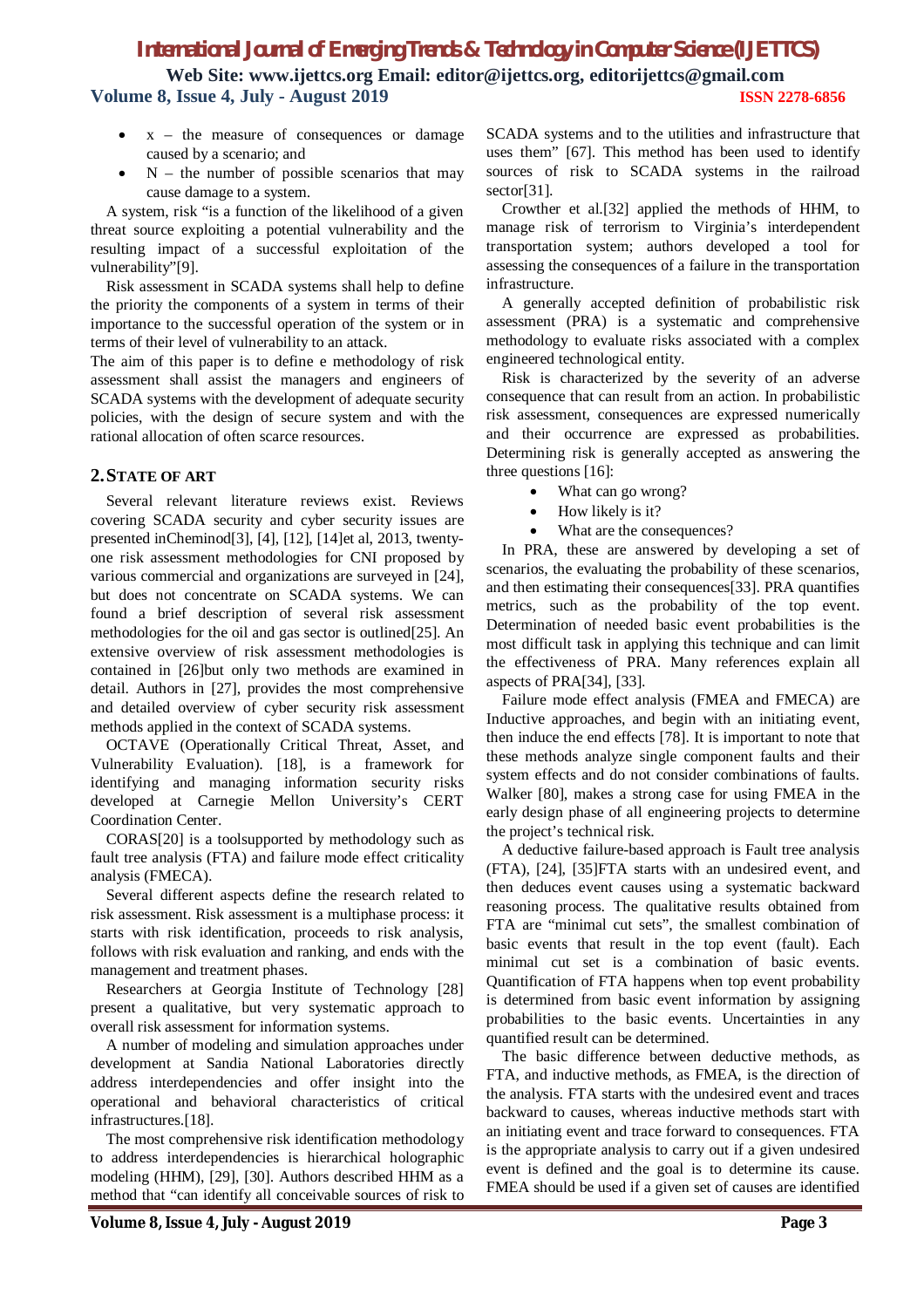**Web Site: www.ijettcs.org Email: editor@ijettcs.org, editorijettcs@gmail.com Volume 8, Issue 4, July - August 2019 ISSN 2278-6856**

and the goal is to determine the consequences. A comprehensive PRA might use both inductive and deductive approaches to obtain a complete set of accident sequences, depending on the complexity of the system.

#### **3.MOTIVATION**

An industrial plant must satisfy a series of conditions specified in the design phase and of constraints: technical, economic and social. An industrial process must be safe, therefore managed so as not to represent a danger to the population and to the plant itself; this means that the operating variables (temperatures, pressures, concentrations of the fluids involved, etc.) must be kept under control. Must comply with environmental regulations; that is, the emissions must be kept within certain imposed limits, but at the same time must be productive, thus guaranteeing the production specifications, optimizing the capital investment and the use of labor.

During operation, a process plant can be found to work in conditions other than those operating due to disturbances that tend to shift it from stationary conditions. We can therefore have disturbances caused by malfunctions, therefore not desired or derive consequent variations established by the operator of the system.

The control system is the one that takes care of maintaining the process variables on the desired values, ensuring the correct functioning of the equipment.

Modern industrial plants are highly automated by this automation, which derives the concept of Industry 4.0, in this regard see next chapter - ie the processes are driven by a calculation unit that provides the commands necessary for the correct operation of the plant and monitors its status. With the obvious consequence of an increase in production speed, the powers available in the process and the quality of the products. The operating units consist of controllers (automatic and / or semi-automatic) interfaced with sensors and actuators of mechanical devices. These can be managed by PLC (Programmable Logic Controller), programmable logic controllers and by DCS (Distributed Control System), distributed control systems.

A distributed control system (DCS, from the Distributed Control System) is an automatic control system consisting of several subsystems, including data acquisition and processing, capable of exchanging information independently with the field (process or system) in distributed architecture, ie non-centralized. In other words, there is not a single controller computer for the entire system, but several controllers located by plant sections and appropriately segregated: the information exchanged by the subsystems is collected by appropriate supervisory centralizers. The loss of a coordinator does not affect the ability to keep the system controlled. Among other benefits, it does not result in accidental shutdown of the system.

As a result, industrial processes, by manipulating potentially dangerous substances, face vulnerability threats similar to those of all computer networks, with risks that often go beyond the loss / disclosure of data, as they can

potentially threaten physical safety the plant itself and its surroundings.

The control technologies, while guaranteeing the advantages described above, therefore expose the plants to problems of Security, therefore voluntary attacks coming from outside.

Cyberattacks are actions directed against computer systems aimed at disturbing the operation of the equipment, modifying the processing and software controls or damaging the stored data.

The possible computer terrorist can cause the complete shut-down of the signal or change the setting of the parameters of the production process, modifying the manipulable variables of the system to one's liking.

There are many methods of attack in the cyber war: attack on critical infrastructures, web vandalism, data collection or confidential information but not adequately protected can be intercepted and modified, making espionage possible.

The diffusion also in the industrial contexts of networked equipment has changed both the way the crime is carried out and the author.

The author can be a single individual acting on his own behalf or an associated group, that is real and proper crime companies, organizations that control particular sectors of the economy with a flourishing business.

#### **4.CRISP CYBER RISK ANALYSIS IN INDUSTRIAL PROCESS SYSTEM ENVIRONMENT STRATEGY**

A cyberattack is any action, used by individuals or even state organizations, which affects information systems, infrastructures, computer networks and/or personal electronic devices through malevolent acts, generally coming from an anonymous source, aimed at theft, alteration or destruction of specific targets in violation of susceptible systems.[36]

Generally, a cyberattack consists of two phases:

a) System access / hacking.

b) Handling of the system in order to cause damage.

In the first phase the hacker gains access to the system, or rather to a programmable device connected to the system's network, which he can remotely control. In the second phase the hacker manipulates the system, for example modifying the values supplied by sensors or modifying the state of actuators.

The techniques and methods of protection of unwanted access to computer systems are the classic ones of cybersecurity and are beyond this work.

As part of this work, attention has been paid to point b), namely that relating to the handling of the systems. In fact, if, as mentioned above, it is difficult to ensure complete impermeability to computer networks, it must, at least try to define a methodology that allows us to reduce the damage caused by a possible intrusion.

Therefore, a systematic tool for the 'security review' of the plants will be illustrated below; similar in some ways,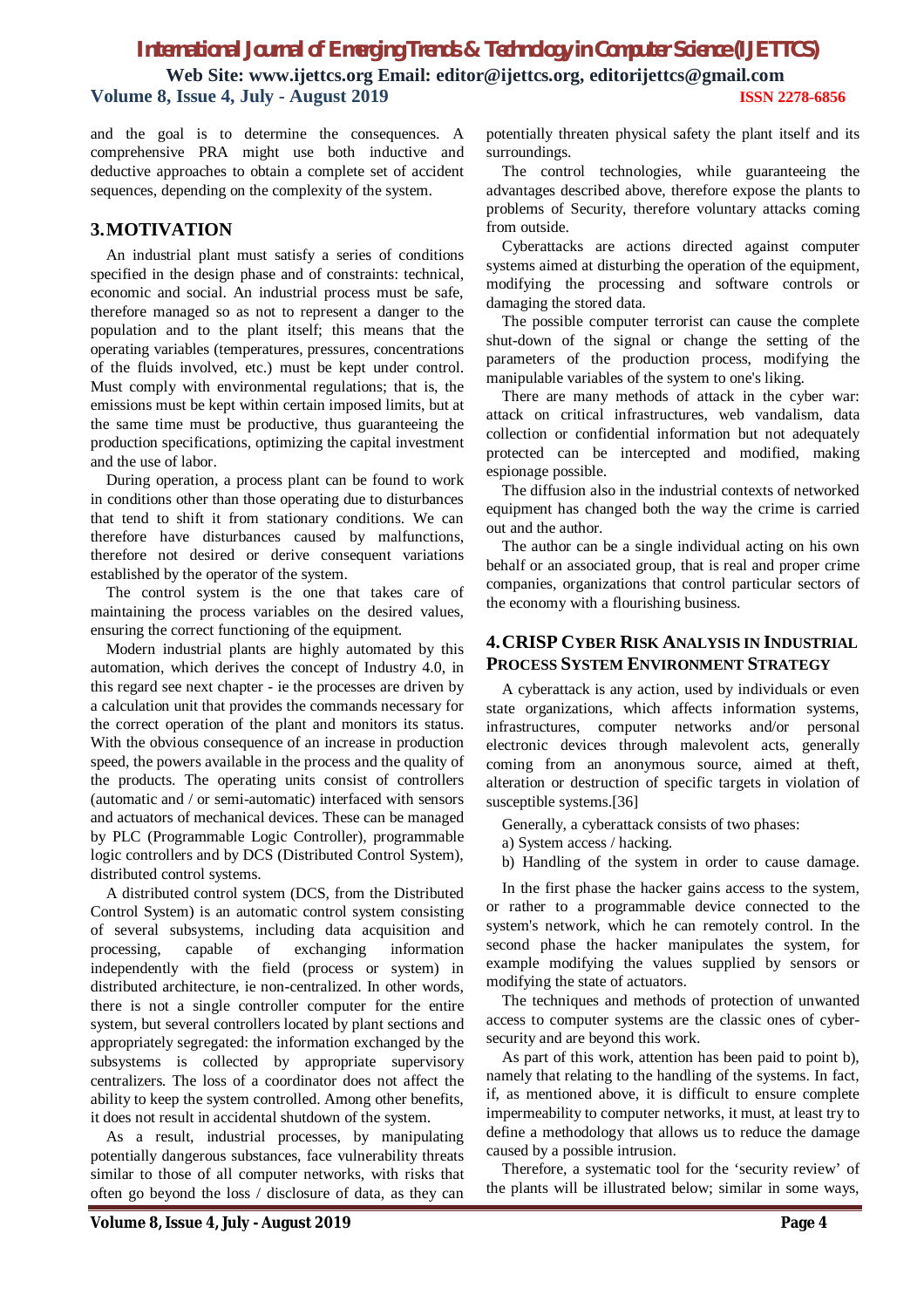**Web Site: www.ijettcs.org Email: editor@ijettcs.org, editorijettcs@gmail.com Volume 8, Issue 4, July - August 2019 ISSN 2278-6856**

as a structure, to the techniques for identifying safety hazards (HazOp, FMEA, etc.).

The proposed methodology is the Cyber Risk Analysis in the Industrial Process System Environment Strategy, also called CRISP, an evolution of the procedure proposed by the authors in [29].

The CRISP methodology is aimed at identifying, in a systematic manner, the consequences of tampering with the plant as a result of a telematic attack.

CRISP allows to analyze both the global consequences of an attack - through the CRISP phase in the Large, and the local consequences of an attack - through the CRISP phase in the Small.

In both phases they are used, as a starting point for risk assessment:

the P&ID Process and Instrumentation Diagram, or rather the diagrams of the process instrumentation of the plant to be analyzed,

the Assett Management System, or the detailed repertoire of the devices installed in the plant.



#### Figure 1CRISP - Cyber Risk Analysis in Industrial Process System **Environment Strategy**

The CRISP in the Small, is used to analyze the consequences of cyber deviations on single machines present in the plant (e.g. valves, pumps) or relatively simple and modular systems (e.g. wind torch systems, compression trains). So it is the analysis that is done as a first step on all the elements 'liable to cyber-attacks' present in the system. Given the standardization and modularity of these components, the CRISP analysis in the Small can be profitably carried out, in addition to the specific components, also for typical assembly of the same. The methodology is based on a structure similar to FMECA (Failure Modes, Effects and Critical Analysis), specially adapted to the analysis of attacks by computer.

The CRISP in the Large is used to analyze the consequences of cyberattacks on the entire system constituted by the process plant. It is therefore able to analyze the repercussions that manipulations on one or more devices may have on the system as a whole. The methodology is based on a structure similar to a 'Reverse HazOp' (Reverse Hazard and Operability analysis): its starting point is the identification of potential release scenarios (Top Event) and systematically traces the entire cause chain effect until identifying the variables that must be manipulated during the attack to make such events happen.

The application of both methods requires as input the typical process documentation required by the corresponding structured methods for identifying hazards (Process Flow Diagram, Piping & Instrumentation Diagram, technical data sheets of manipulable elements) and obviously also the Assett Management System.

#### **4.1 Steps of CRISP in the Small methodology**

CRISP in the Small aims to identify and analyze the consequences of cyber attacks on individual machines or relatively simple and modular systems.



1. Identification of the components that can be manipulated remotely (PCS, SIS); In this phase the main components that can be manipulated in a cyber attack are identified. The elements, which may be subject to an external computer attack, on which attention must be focused, are therefore those elements of final control that are managed upstream by a DCS system:

• shut-off and regulation valves (pneumatically and electrohydraulic operated)

• the operating machines and all those final control elements driven by motors managed remotely by a control system.

In any case, the one on which we must focus the analysis in order to understand what can actually happen at the plant is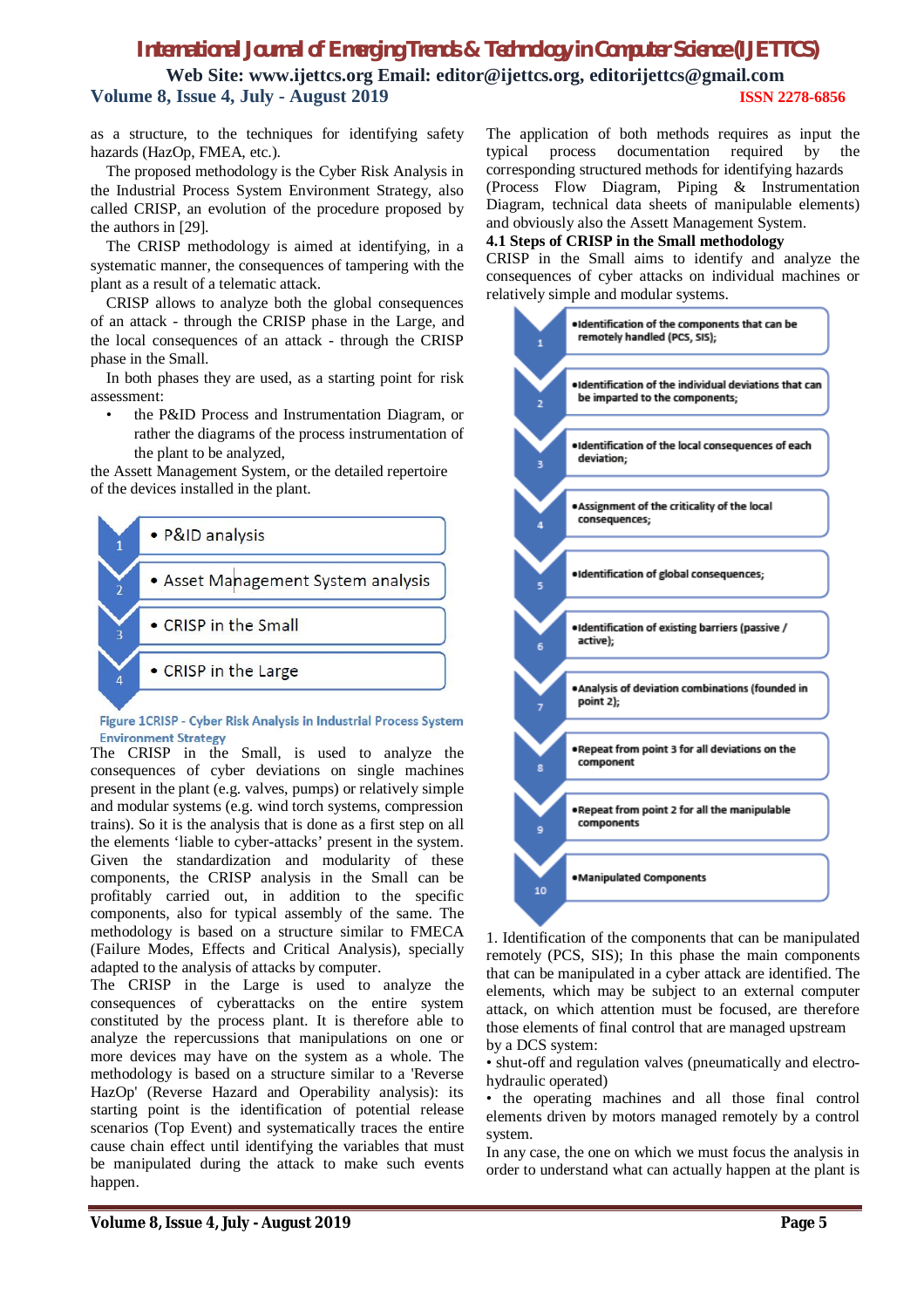## *International Journal of Emerging Trends & Technology in Computer Science (IJETTCS)* **Web Site: www.ijettcs.org Email: editor@ijettcs.org, editorijettcs@gmail.com Volume 8, Issue 4, July - August 2019 ISSN 2278-6856**

first of all how the final control element can react to these "disturbances"

2. Identification of deviations: In this phase the parameters that can be manipulated for each component are identified, for example speed of rotation of a motor, and for each parameter the variations that can be imposed during an attack are identified, for example increase in the number of revolutions , or decrease of the same, or interruption of operation.

3. Identification of local consequences: In this phase the local consequences are identified, where local consequences mean those consequences that cause problems at the local level of the component analyzed. For example, for a centrifugal pump motor a local consequence of a variation can be the decrease in the number of revolutions.

4. Identification of the global consequences: In this phase the global consequences are identified, where by Global consequences we mean instead those events / consequences that occur downstream of the process plant being analyzed, such as the undesired increase of the flow rate of the plant.

5. Assignment of Criticality: In this phase the criticalities of a local consequence are detected, or a parameter is defined that quantifies the level of severity and / or damage to the component that can be caused by the cyberattack. In CRISP in the Small this analysis is limited only to the local consequence.

In fact, to consider the criticality of the global consequence is not very reliable in this phase, since it depends on what is in the system to which the considered element is connected. Criticality indices are defined as follows:

• Criticality I (critical): these are the events that cause irreversible damage to the component analyzed, or an important local consequence. • Criticality II (not very critical): events with a reversible local damage or easily solved can be considered as such.

• Criticality III (not problematic): these are the events that lead to a local consequence that is not relevant.

6. Identification of Barriers: In this phase the barriers that can prevent the manipulation of a given element results in a local or global consequence are identified. Barriers are classified as:

• Active/Procedural: means all those active safety elements - for example controller devices, interlocks, emergency shutdown systems - aimed at detecting potentially damaging process changes and taking appropriate corrective actions to defuse the danger. Active / procedural barriers, however, could be, at least in principle, victims themselves of cyberattack;

• Passive: those hardware systems appropriately inserted in the system that reduce or eliminate the dangers through design features, without requiring the active operation of any device. Ex. PSV (safety valve). The functioning of these barriers cannot be altered by the cyberattack. CRISP in the Small

7. Analysis of the combinations of deviations: In this phase the consequences of multiple variations on the same element are analyzed. In fact, in a given component the terrorist can decide to attack only one element or more than one, or to make more than one

variation at the same time. The analysis of multiple variations proceeds in the same way as single ones.

A multiple variation is traced back to the individual variations, which compose it, in the event that it does not present different and / or worse consequences of the consequences found in the aforementioned individual variations.

#### **4.2 Steps of the "CRISP in the Large" methodology**

The purpose of the CRISP in the Large methodology is to identify which variations and / or deviations on the system components, carried out by a cyberattack, can actually cause a critical event, serious events, in a complex system consisting of multiple components.

In summary, the CRISP in the Large structure differs from the CRISP in the Smal structure in that it aims to offer a global view, with respect to the plant being analyzed, of the consequences of a cyberattack.

The procedure can be assimilated to a modified Reverse Hazop in which, taken a node, only the deviations that can actually produce a top event are identified.

The methodology was developed as a complement to the CRISP in the Small procedure. Although in theory the CRISP in the Small procedure is able, by itself, to produce a complete evaluation of all the possible consequences in a plant of manipulations resulting from a cyberattack, its application to very complex systems can be severely limited in practice from the resources and time required.

However, the main interest of a procedure for the analysis of potential cyberattacks can be effectively restricted to the identification of the only combinations able to give serious events, and in particular losses of containment of dangerous materials. Starting from this consideration, the CRISP in the Large procedure was then developed.

CRISP in the Large part, not from the analysis of the single components and the possible consequences caused by their possible manipulation, but, adopting a Top-Down approach, from the possible top events of interest, and leads them to the manipulations of the elements during the cyber -attack, already analyzed in the local detail by the CRISP in the Small procedure.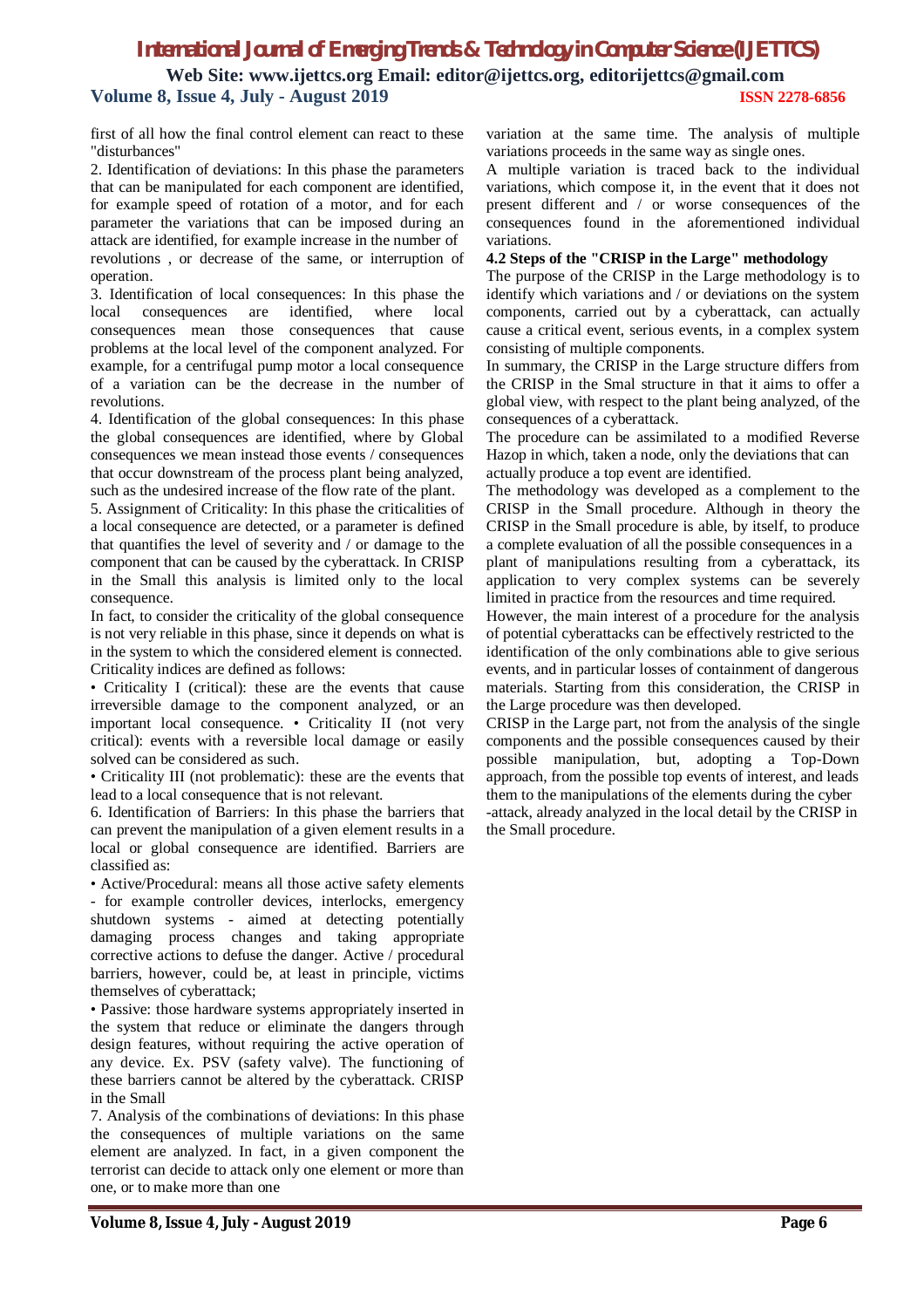**Web Site: www.ijettcs.org Email: editor@ijettcs.org, editorijettcs@gmail.com Volume 8, Issue 4, July - August 2019 ISSN 2278-6856**



### **5. CONCLUSION**

The CRISP methodology includes two CRISP in the Small and CRISP in the Large structures, these intersect and complement each other. In fact, through the CRISP in the Small procedure we are able to detect harmful events, and their causes and consequences on each individual component, while through the CRISP in the Large procedure we can identify the critical events for each node; then using the results of the CRISP in the Small we can go back to the single components that are, and / or can be, the object of a terrorist attack to which particular deviations can be given, capable of generating the critical events defined above.

Finally, among the strengths offered by the adoption of the CRISP we can observe:

• Ability to analyze analytically, punctually through the CRISP in the Small phase, overall through the CRISP in the Large phase, an entire plant both in terms of

installed components and in terms of possible consequences of undesired deviations.

• Glossary and approach similar to other "Reverse HazOp" (Reverse Hazard and Operability analysis) methodologies very common in the industrial field While the weaknesses are certainly:

• The cost and complexity of application of the method to large-scale plants.

• The excessive cost of updating and aligning the analysis with the evolution of the plants However, these aspects can be a stimulus to improve the management of the plants also in relation to the maintenance aspects.

In conclusion, we need to reiterate that the security of a complex system cannot be tackled with a "technological oriented" approach, there is no turnkey technology that can secure an industrial plant. Safety is a process - set of activities, roles and responsibilities, approaches and methodologies, and technologies - which continuously evolves together with the organization and industrial plants and which must be oriented to the continuous and rational monitoring of business processes in order to implement and constantly improve the appropriate protection strategy and quickly highlight the symptoms of a possible attack; to do this it is necessary to start from a risk analysis supported by a methodology such as the one presented in this document.

#### **References**

[1] Cabinet Office, Strategic Framework and Policy Statement on Improving the Resilience of Critical Infrastructure to Disruption from Natural Hazards, 2010.

[2] A. Daneels and W. Salter, "What is SCADA?," International Conference on Accelerator and Large Experimental Physics Control Systems, pp. 339–343, 1999. [3] V. M. Igure, S. A. Laughter, and R. D. Williams, "Security issues in SCADA networks," Computers and Security, vol. 25, no. 7, pp. 498–506, 2006.

[4] M. Henrie, "Cyber security risk management in the SCADA critical infrastructure environment," Engineering Management Journal, vol. 25, no. 2, pp. 38–45, 2013.

[5] J. Guan, J. H. Graham, and J. L. Hieb, "A digraph model for risk identification and mangement in SCADA systems," presented at the Proceedings of 2011 IEEE International Conference on Intelligence and Security Informatics, ISI 2011, 2011, pp. 150–155.

[6] S. Patel, R. Tantalean, P. Ralston, and J. Graham, "Supervisory control and data acquisition remote terminal

unit testbed," Intelligent Systems Research Laboratory Technical Report TR-ISRL-05-01, 2005.

[7] NIST, "System Protection Profile-Industrial Control Systems v1.0," System protection profile – industrial control systems, 2004.

[8] U. D. of Energy, "21 Steps to Improve Cyber Security of SCADA Networks," White Paper, 2005.

[9] NIST, Special Publication 800-82. Guide to Industrial Control Systems (ICS) Security, 2011.

[10] ENISA, Window of exposure a real problem for SCADA systems? Recommendations for Europe on SCADA patching, 2013.

[11] NERG, Project 2014-02 critical infrastructure protection standards version 5 revisions, 2014.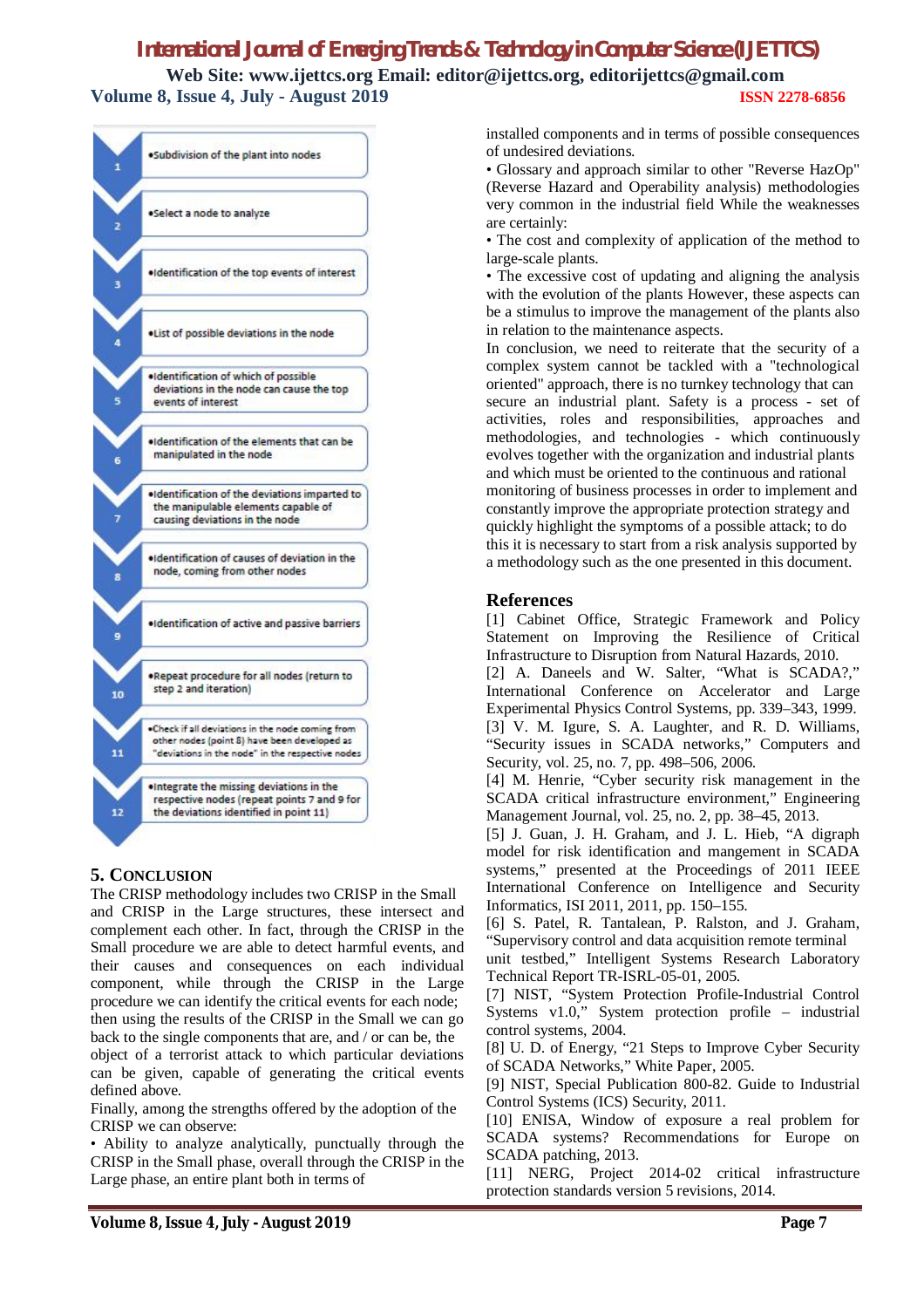**Web Site: www.ijettcs.org Email: editor@ijettcs.org, editorijettcs@gmail.com Volume 8, Issue 4, July - August 2019 ISSN 2278-6856**

[12] A. Nicholson, S. Webber, S. Dyer, T. Patel, and H. Janicke, "SCADA security in the light of cyberwarfare,"Computers and Security, vol. 31, no. 4, pp. 418– 436, 2012.

[13] B. Miller and D. C. Rowe, "A survey of SCADA and critical infrastructure incidents," presented at the RIIT'12 - Proceedings of the ACM Research in Information Technology, 2012, pp. 51–56.

[14] M. Cheminod, L. Durante, and A. Valenzano, "Review of security issues in industrial networks," IEEE Transactions on Industrial Informatics, vol. 9, no. 1, pp. 277–293, 2013.

[15] H. M. Leith and J. W. Piper, "Identification and application of security measures for petrochemical industrial control systems," Journal of Loss Prevention in the Process Industries, vol. 26, no. 6, pp. 982–993, 2013. [16] S. Kaplan and B. J. Garrick, "On The Quantitative Definition of Risk," Risk Analysis, vol. 1, no. 1, pp. 11–27, 1981.

[17] ISO, ISO/IEC 27001:2005, Information Technology -Security Techniques - Information Security Management Systems - Requirements, 2015.

[18] C. Alberts, A. Dorofee, J. Stevens, and C. Woody, "Introduction to the OCTAVE Approach," Introduction to the OCTAVE Approach, 2003.

[19] Z. Yazar, "A qualitative risk analysis and management tool–CRAMM," SANS InfoSec Reading Room White Paper, vol. 11, pp. 12–32, 2002.

[20] J. Ø. Aagedal, F. Den Braber, T. Dimitrakos, B. A. Gran, D. Raptis, and K. Stolen, "Model-based risk assessment to improve enterprise security," presented at the Proceedings - 6th International Enterprise Distributed Object Computing Conference, 2002, vol. 2002-January, pp. 51–62.

[21] B. Karabacak and I. Sogukpinar, "ISRAM: Information security risk analysis method," Computers and Security, vol. 24, no. 2, pp. 147–159, 2005.

[22] L. C. Briand, K. El Emam, and F. Bomarius, "COBRA: A hybrid method for software cost estimation, benchmarking, and risk assessment," presented at the Proceedings - International Conference on Software Engineering, 1998, pp. 390–399.

[23] R. S. Coles and R. Moulton, "Operationalizing IT risk management," Computers and Security, vol. 22, no. 6, pp. 487–493, 2003.

[24] G. Giannopoulos, R. Filippini, and M. Schimmer, "Risk assessment methodologies for critical infrastructure protection. Part I: a state of the art," Technical Notes. European Commission Joint Research Centre Institute for the Protection and Security of the Citizen Luxembourg EUR 25286 EN-2012, 2012.

[25] P. Kertzner, D. Bodeau, R. Nitschke, J. Watters, M. Young, and M. Stoddard, Process Control System Security Technical Risk Assessment Analysis of Problem Domain, 2005.

[26] P. A. S. Ralston, J. H. Graham, and J. L. Hieb, "Cyber security risk assessment for SCADA and DCS networks," ISA Transactions, vol. 46, no. 4, pp. 583–594, 2007.

[27] Y. Cherdantseva et al., "A review of cyber security risk assessment methods for SCADA systems," Computers & Security, vol. 56, pp. 1–27, Feb. 2016.

[28] F. Farahmand, S. B. Navathe, G. P. Sharp, and P. H. Enslow, "Managing Vulnerabilities of Information Systems to Security Incidents," presented at the Proceedings of the ACM Conference on Electronic Commerce, 2003, vol. 5, pp. 348–354.

[29] Y. Y. Haimes, "Hierarchical Holographic Modeling," IEEE Transactions on Systems, Man and Cybernetics, vol. 11, no. 9, pp. 606–617, 1981.

[30] Y. Y. Haimes, Risk Modeling, Assessment, and Management, 1998.

[31] C. G. Chittester and Y. Y. Haimes, "Risks of terrorism" to information technology and to critical interdependent infrastructures," Journal of Homeland Security and Emergency Management, vol. 1, no. 4, pp. 25–46, 2004. [32] K. G. Crowther and Y. Y. Haimes, "Application of the inoperability input-output model (IIM) for systemic risk assessment and management of interdependent infrastructures," Systems Engineering, vol. 8, no. 4, pp. 323–341, 2005.

[33] M. Stamatelatos, W. Vesely, J. Dugan, J. Fragola, J. Minarick, and J. Railsback, "Fault tree handbook with aerospace applications," 2002.

[34] H. Kumamoto and E. J. Henley, Probabilistic Risk Assessment and Management for Engineers and Scientists, 1996.

[35] B. Vesely, "Fault tree analysis (FTA): Concepts and applications," NASA HQ, 2002.

[36] L. Scott, "Baldrige Cybersecurity Initiative," 2016.

#### **AUTHORS**



Antonio Capodieci, PhD in Information Engineering, adjunct professor of Computer Science at Polytechnic of Bari and at University of Bari, former member of the Board of Directors of the University of Salento. Graduated in Engineering at the Polytechnic of Turin, he had

Master in Public management and Egovernment. He has had important international training and professional experiences at UTS, University of Technology in Sydney, at the University College of London, and at the Universitè Catholique de Lille in France. Author of numerous international scientific publications and member of the organizing committees of various international scientific conferences, he has participated in numerous projects in scientific research.



Vincenzo Capalbo Management Engineer, Certified Project Manager is a Process Analyst, Expert of organizational systems and business management models. He has gained significant experience in research and development at the helm of important